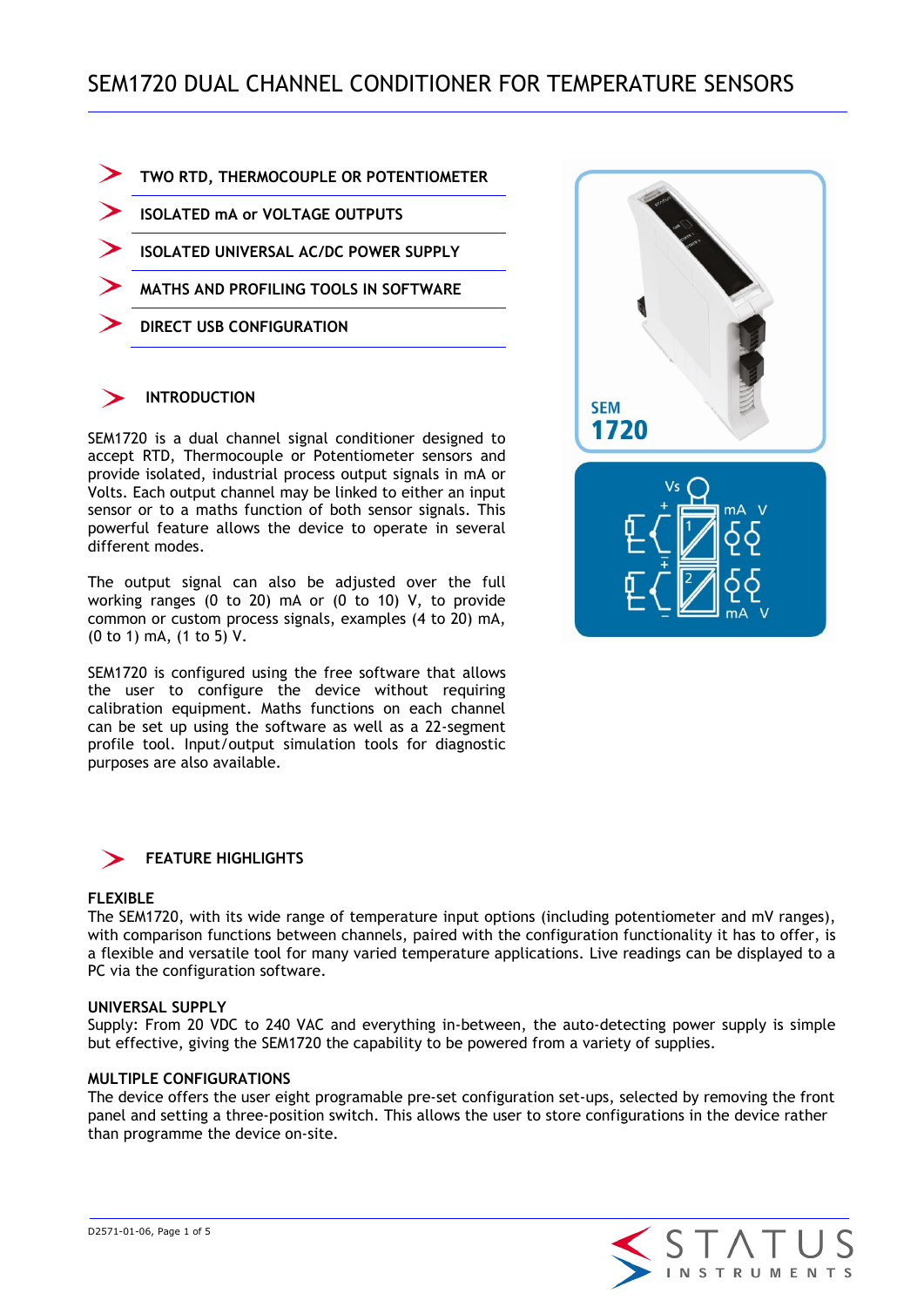# SEM1720 DUAL CHANNEL CONDITIONER FOR TEMPERATURE SENSORS

| <b>RTD SENSOR INPUT</b>    |                                                                            | <b>SPECIFICATIONS @20°C</b>     |
|----------------------------|----------------------------------------------------------------------------|---------------------------------|
| (Channels 1 $\&$ 2)        |                                                                            |                                 |
| <b>Type RTD</b>            | Range                                                                      | <b>Accuracy/Stability/Notes</b> |
| Pt100 ~ $0.00385$ (IEC)    | (-200 to 850) °C (-320 to 1560) °F                                         |                                 |
| Pt100 ~ 0.00391 (IPTS-68)  | (-200 to 630) °C (-320 to 1160) °F                                         |                                 |
| Pt100 ~ 0.00392 (IPTS-68)  |                                                                            | 1 Reading/Second                |
| Pt100 ~ 0.00393 (ITS-90)   | (-200 to 960) °C (-320 to 1760) °F                                         | $\pm$ 0.15 °C + (0.05 % of FSR) |
| Ni 100 ~ $0.00618$ (DIN)   | (-60 to 180) °C (-76 to 320) °F                                            |                                 |
| Ni120 - 0.00672 (Nickel A) | (-80 to 260) °C (-112 to 460) °F                                           |                                 |
| Cu100 $-$ 0.00427          |                                                                            |                                 |
| Cu 53 (GOST)               | $(-50 \text{ to } 180)$ °C ( $-58 \text{ to } 320$ ) °F                    |                                 |
| <b>RTD Connection</b>      |                                                                            | 2 or 3 wire                     |
| RTD Lead Resistance        |                                                                            | $20 \Omega$ Maximum             |
| RTD Lead effect            |                                                                            | $0.015$ °C / $\Omega$           |
| $FSR = Full Scale range$   |                                                                            |                                 |
|                            | Temperature stability over the range (-10 to 50) °C $\pm$ 0.015 % FSR / °C |                                 |

| THERMOCOUPLE SENSOR INPUT                                  |                                                                                                           |                            | <b>SPECIFICATIONS @20°C</b>   |
|------------------------------------------------------------|-----------------------------------------------------------------------------------------------------------|----------------------------|-------------------------------|
| (Channels $1 \& 2$ )                                       |                                                                                                           |                            |                               |
| <b>Type</b>                                                | Range                                                                                                     | Stability                  | <b>Accuracy/Notes</b>         |
| Κ                                                          | (-200 to 1370) °C (-320 to 2498) °F                                                                       | $\pm 0.05$ °C/°C           |                               |
|                                                            | (-200 to 1200) °C (-320 to 2190) °F                                                                       |                            | 1 Reading/Second              |
| E                                                          | (-200 to 1000) °C (-320 to 1832) °F                                                                       |                            | $\pm$ 0.5 °C + (0.1 % of FSR) |
| N                                                          | (-180 to 1300) °C (-292 to 2372) °F                                                                       | $\pm 0.08$ °C/ $\degree$ C |                               |
| $\overline{\mathsf{T}}$                                    | (-200 to 400) °C (-320 to 750) °F                                                                         | $\pm 0.15$ °C/ $\degree$ C |                               |
| $R^{*1*2}$                                                 | $(-10 \text{ to } 1760)$ °C $(-148 \text{ to } 3200)$ °F                                                  | $\pm 0.10$ °C/ $\degree$ C |                               |
| $\sqrt{$1*2}$                                              |                                                                                                           |                            |                               |
|                                                            | $(-100 \text{ to } 600)$ °C $(-148 \text{ to } 1100)$ °F                                                  | $\pm 0.08$ °C/ $\degree$ C |                               |
| B                                                          | (0 to 1600) °C (32 to 3000) °F                                                                            | $\pm 0.10$ °C/°C           |                               |
| U                                                          | (0 to 600) $^{\circ}$ C (32 to 1100) $^{\circ}$ F                                                         | $\pm 0.08$ °C/ $\degree$ C |                               |
| $C(W5)^{1/2}$                                              |                                                                                                           |                            |                               |
| $D(W3)^{1/2}$                                              | (0 to 2300) $^{\circ}$ C (32 to 4200) $^{\circ}$ F                                                        | $\pm 0.05$ °C/ $\degree$ C |                               |
| $G(W)$ <sup><math>\overline{2}</math></sup>                |                                                                                                           |                            |                               |
|                                                            |                                                                                                           |                            |                               |
|                                                            | Impedance (Thermocouple)                                                                                  |                            | 1 MΩ                          |
| Open Circuit sensor bias                                   |                                                                                                           |                            | 0.2 <sub>u</sub>              |
| Cold junction automatic tracking $(-20 \text{ to } 70)$ °C |                                                                                                           | $\pm$ 0.05 $\degree$ C     | $\pm$ 0.5 $\degree$ C         |
| $FSR = Full Scale Range$                                   |                                                                                                           |                            |                               |
|                                                            | *1 Only over the range (800 to 1600) $^{\circ}$ C, *2 Cold junction tracking range (0 to 70) $^{\circ}$ C |                            |                               |

| <b>PROCESS INPUTS</b>                                 |                                 |                      | <b>SPECIFICATIONS @20°C</b> |
|-------------------------------------------------------|---------------------------------|----------------------|-----------------------------|
| <b>Type</b>                                           | Range                           | <b>Stability</b>     | <b>Accuracy</b>             |
| mV                                                    | $\pm 200$ mV (Max $\pm 230$ mV) | $\pm$ 0.04 % FSR/ °C | $\pm 0.1\%$ of FSR          |
| Potentiometer*1                                       | $(0 to 100)$ % of pot travel    | $\pm$ 0.05 %/°C      |                             |
| $FSR = Full Scale range$                              |                                 |                      |                             |
| $*1$ (0 to 1) K Ohm minimum; (0 to 100) K Ohm maximum |                                 |                      |                             |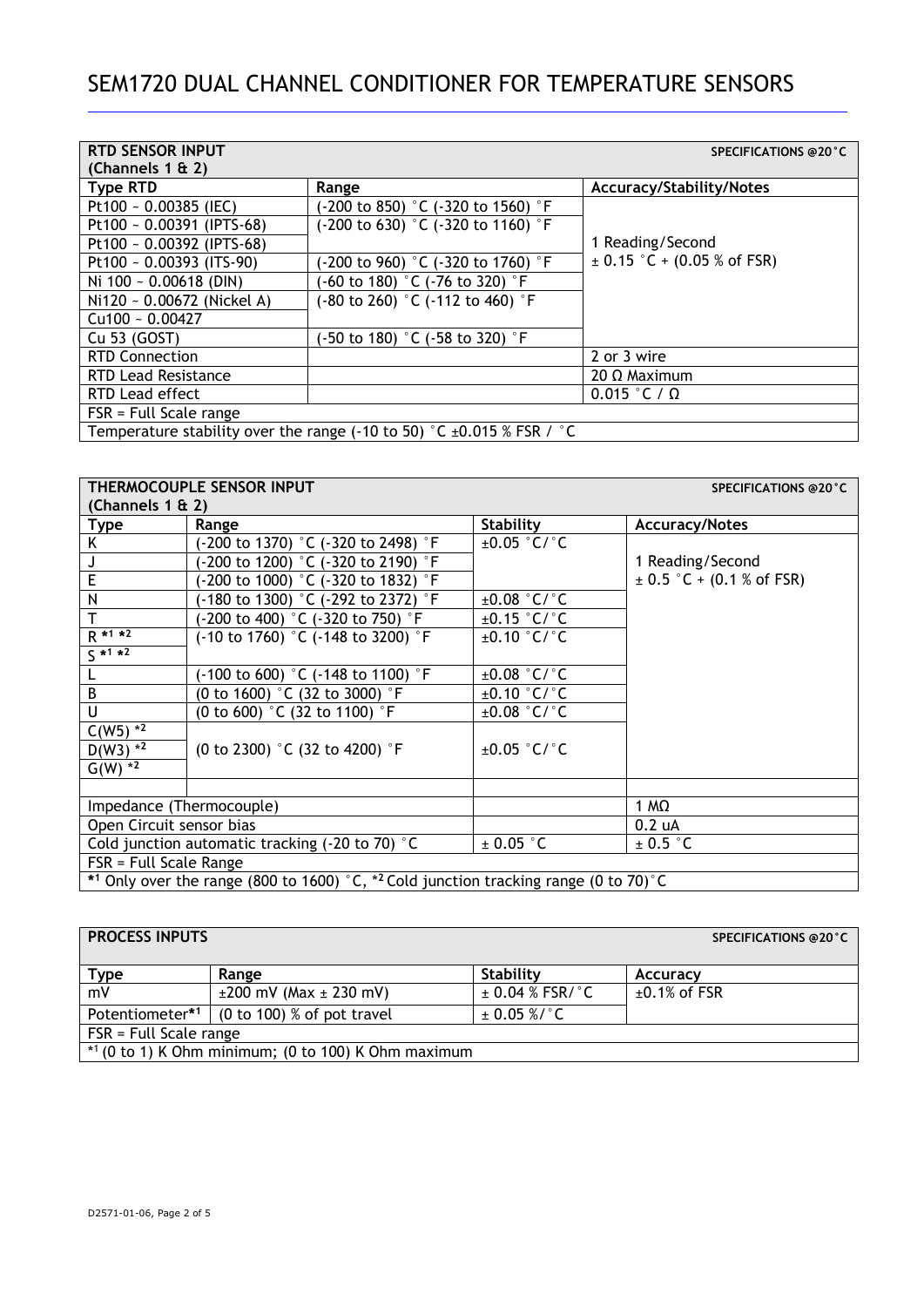| <b>OUTPUT ANALOGUE MA CURRENT</b><br><b>SPECIFICATIONS @20°C</b>         |                                                                      |                                                                          |
|--------------------------------------------------------------------------|----------------------------------------------------------------------|--------------------------------------------------------------------------|
| (Channels $1 \& 2$ )                                                     |                                                                      |                                                                          |
| <b>Type/Function</b>                                                     | <b>Range/Description</b>                                             | <b>Accuracy/Notes</b>                                                    |
| Two wire current                                                         | (0 to 20) mA                                                         | (mA output /2000) or 5 uA (Whichever is                                  |
| Sink or source                                                           | (4 to 20) mA                                                         | the greater)                                                             |
|                                                                          | User mA, any within full range                                       |                                                                          |
| <b>Calibration Accuracy</b>                                              |                                                                      | ± 5 uA                                                                   |
| Supply in sink mode                                                      | (11 to 30) V DC, 24 V nominal                                        | <b>SLEV</b>                                                              |
| Maximum load current source                                              | (0 to 20) mA                                                         | Maximum load 550 $\Omega$                                                |
| Maximum load current sink                                                | Supply voltage @24 Vdc                                               | Maximum load 650 $\Omega$                                                |
| Response time                                                            | < 500 ms to reach 95 % of final value; Start-up time < 3 s           |                                                                          |
| Loop voltage effect                                                      |                                                                      | Loop ripple 0.03 % of FSR;                                               |
| Supply sensitivity                                                       | Supply ripple rejection $\leq \pm 5$ uA error @ 1 V rms 50 Hz ripple |                                                                          |
| Protection                                                               |                                                                      | Reverse connection and over-voltage protection. Maximum over-voltage     |
|                                                                          | current 100 mA                                                       |                                                                          |
| <b>Current Output Damping</b>                                            |                                                                      | Programmable rise and fall (0 to 250) seconds, for a (0 to 20) mA swing. |
| Thermal stability                                                        | Zero at 20 °C                                                        | $\pm$ 2 uA/ $\degree$ C typically                                        |
| The mA output range can be set to anywhere within the maximum capability |                                                                      |                                                                          |

| <b>OUTPUT ANALOGUE VOLTAGE</b>                                                |                                                            | <b>SPECIFICATIONS @20°C</b>                    |
|-------------------------------------------------------------------------------|------------------------------------------------------------|------------------------------------------------|
| (Channels $1 \& 2$ )                                                          |                                                            |                                                |
| <b>Type/Function</b>                                                          | <b>Range/Description</b>                                   | <b>Accuracy/Stability/Notes</b>                |
| Two wire voltage                                                              | (0 to 10) VDC                                              | $± 5$ mV                                       |
|                                                                               | User V, any within full range                              |                                                |
| <b>Calibration Accuracy</b>                                                   |                                                            | ± 5 mV                                         |
| Maximum output                                                                |                                                            | 10.1 VDC                                       |
| Min Load                                                                      | 10 KΩ User Configurable correction for Load                |                                                |
| Response time                                                                 | < 500 ms to reach 95 % of final value; Start-up time < 3 s |                                                |
| Current drive                                                                 |                                                            | $\pm$ 2 mA, minimum load 5 K $\Omega$ @ 10 VDC |
| Thermal stability                                                             | Zero at 20 °C                                              | $± 1$ mV/ $°C$                                 |
| Voltage generated across 500 $\Omega$ resistor                                |                                                            |                                                |
| The voltage output range can be set to anywhere within the maximum capability |                                                            |                                                |

### **USB CONFIGURATION USER INTERFACE**

| <b>Type/Options/Function</b> | <b>Description</b>  | <b>Notes</b>              |
|------------------------------|---------------------|---------------------------|
| Configuration hardware       | USB mini B          | Cable not included        |
| Configuration software       | <b>USBSpeedLink</b> | Download www.status.co.uk |
| Operating system             | Microsoft Windows   | Windows 7 or later        |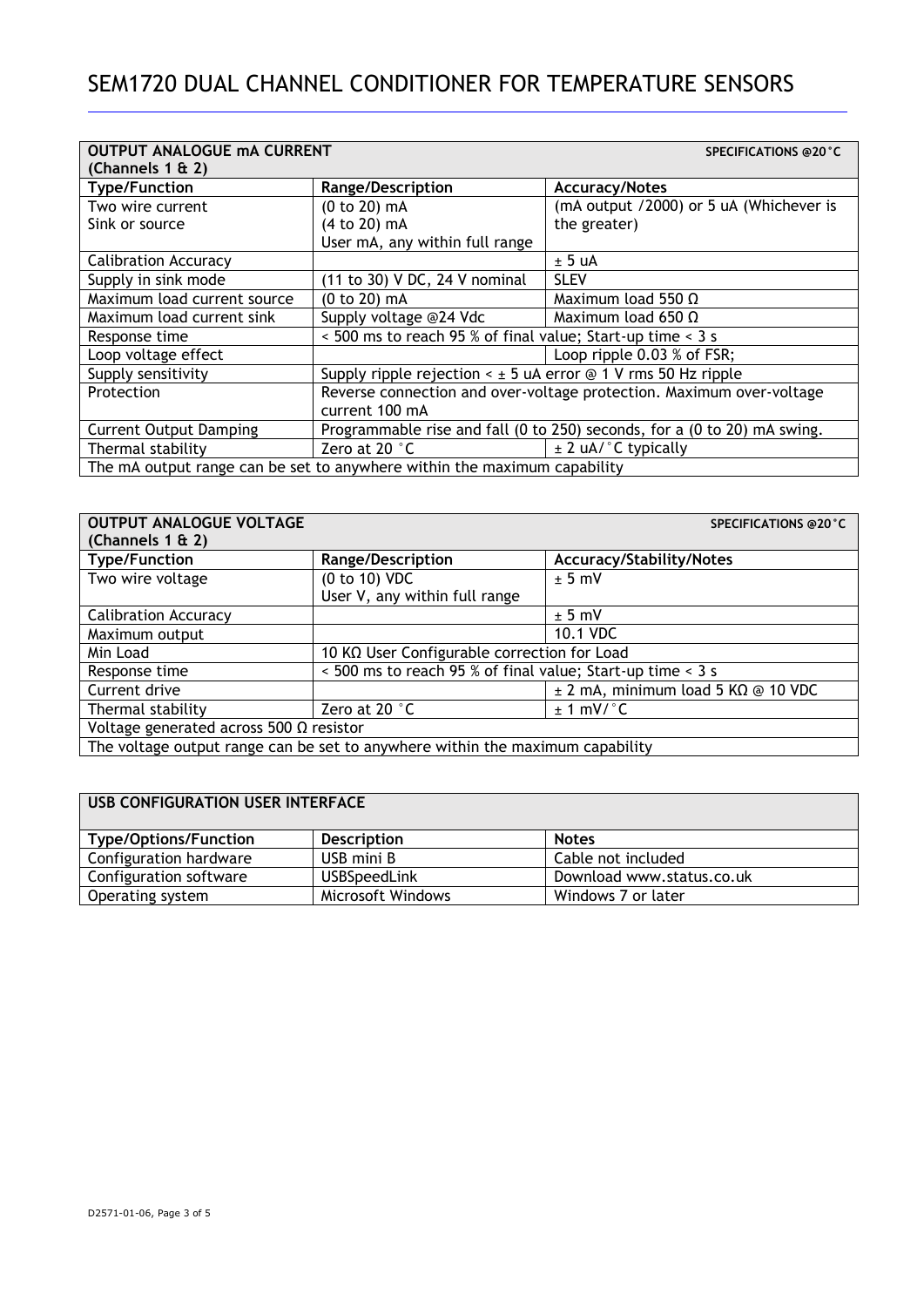| <b>USB CONFIGURATION USER INTERFACE</b> |                               |                                                                          |
|-----------------------------------------|-------------------------------|--------------------------------------------------------------------------|
| (Channels 1 & 2)                        |                               |                                                                          |
| <b>Type/Options/Function</b>            | <b>Description</b>            | <b>Notes</b>                                                             |
| Configuration: basic or                 | Select mode on                | Some options only available in advanced mode                             |
| advanced                                | connection to instrument      |                                                                          |
| Input Type                              |                               | RTD list, T/C list, mV, Slide wire                                       |
| Scale                                   | High, low                     | Any within range                                                         |
| Output configuration                    |                               |                                                                          |
| Type                                    | Output signal                 | mA, V                                                                    |
| Scale                                   | High, low                     | mA, V any value within output range                                      |
| Fixed output                            | For diagnostics               | mA, V any value within output range                                      |
| Error signal                            | Up, down, user                | User $=$ any value within output range                                   |
| Load correction                         | For voltage output            | In ohms                                                                  |
| Output damping mA, V                    | Rise/fall for full range      | (0 to 250) s                                                             |
| Maths functions                         | Derived from CH1, CH2         | A+B, average, track (high or low)                                        |
|                                         | Probe fail options            | On fail swap input, on fail go to setpoint                               |
| Profile tool (interpolation)            | CH1, CH2                      | Up to 22 segments X, Y data                                              |
| Output source selection                 | CH1, CH2                      | Comparison options                                                       |
| Live data                               | Input Signal                  | Value                                                                    |
|                                         | Output signal                 | mA, V value                                                              |
|                                         | Cold junction                 | $^{\circ}$ C                                                             |
|                                         | Record live data              | Save data to CSV file                                                    |
|                                         | Store configuration to PC     | Save data to file                                                        |
| Multiple configurations                 |                               | Eight configurations can be saved to the instrument. Select by using the |
|                                         | DIP switch behind front cover |                                                                          |
| Other device options                    | Tag number                    | 20 Characters                                                            |

| <b>GENERAL</b>                |                                                              |
|-------------------------------|--------------------------------------------------------------|
| <b>Function</b>               | <b>Description</b>                                           |
| Power supply                  | (20 to 240) V DC SELV, (20 to 240) V AC 50/60 Hz             |
| Power                         | 3 W max                                                      |
| Protection                    | Internal fuse, over-voltage, external protection recommended |
| Galvanic Isolation Supply to  | 4000 VDC test, 253 VAC working                               |
| I/P and O/P ports             |                                                              |
| Galvanic Isolation I/P to O/P | 3750 VDC test, 250 VAC working                               |
|                               |                                                              |
| Start-up time                 | 4 s                                                          |
| Response time                 | $200$ ms                                                     |
| Indication (State LED)        | $Green = OK$                                                 |
|                               | $Red = input/output/configuration$ error indication          |
| Note                          | USB terminal shares the same GND as CH1 output               |

| <b>MECHANICAL</b> |                                                         |
|-------------------|---------------------------------------------------------|
|                   |                                                         |
| <b>Function</b>   | <b>Description</b>                                      |
| <b>Dimensions</b> | 120 mm (from back of rail) x 22.5 mm wide x 106 mm high |
| Enclosure colour  | Grev                                                    |
| Material          | Blend PC/ABS self-extinguishing                         |
| Connections       | Two-part screw connectors for power, inputs, outputs    |
| Weight            | 145 g approximate                                       |
| Rail mount        | DIN 60715                                               |